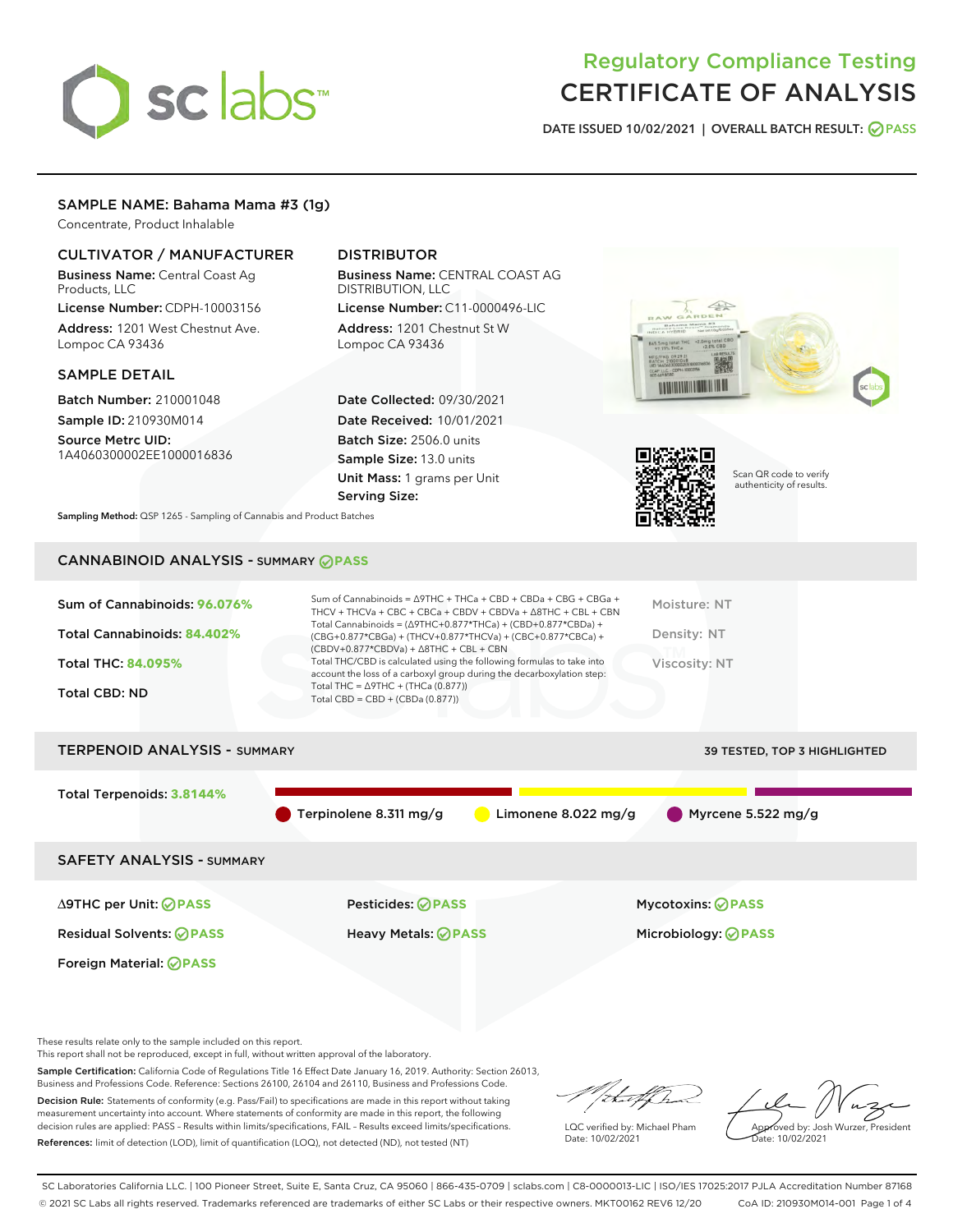



BAHAMA MAMA #3 (1G) | DATE ISSUED 10/02/2021 | OVERALL BATCH RESULT: 2 PASS

#### CANNABINOID TEST RESULTS - 10/02/2021 2 PASS

Tested by high-performance liquid chromatography with diode-array detection (HPLC-DAD). **Method:** QSP 1157 - Analysis of Cannabinoids by HPLC-DAD

#### TOTAL CANNABINOIDS: **84.402%**

Total Cannabinoids (Total THC) + (Total CBD) + (Total CBG) + (Total THCV) + (Total CBC) + (Total CBDV) + ∆8THC + CBL + CBN

TOTAL THC: **84.095%** Total THC (∆9THC+0.877\*THCa)

TOTAL CBD: ND

Total CBD (CBD+0.877\*CBDa)

TOTAL CBG: 0.04% Total CBG (CBG+0.877\*CBGa)

TOTAL THCV: 0.267% Total THCV (THCV+0.877\*THCVa)

TOTAL CBC: ND Total CBC (CBC+0.877\*CBCa)

TOTAL CBDV: ND Total CBDV (CBDV+0.877\*CBDVa)

| <b>COMPOUND</b>            | LOD/LOQ<br>(mg/g) | <b>MEASUREMENT</b><br><b>UNCERTAINTY</b><br>mg/g | <b>RESULT</b><br>(mg/g) | <b>RESULT</b><br>(%) |
|----------------------------|-------------------|--------------------------------------------------|-------------------------|----------------------|
| <b>THCa</b>                | 0.05/0.14         | ±24.293                                          | 945.26                  | 94.526               |
| <b>A9THC</b>               | 0.06/0.26         | ±0.411                                           | 11.96                   | 1.196                |
| <b>THCVa</b>               | 0.07 / 0.20       | ±0.145                                           | 3.04                    | 0.304                |
| <b>CBGa</b>                | 0.1/0.2           | ±0.03                                            | 0.5                     | 0.05                 |
| $\triangle$ 8THC           | 0.1/0.4           | N/A                                              | <b>ND</b>               | <b>ND</b>            |
| <b>THCV</b>                | 0.1/0.2           | N/A                                              | <b>ND</b>               | <b>ND</b>            |
| <b>CBD</b>                 | 0.07/0.29         | N/A                                              | <b>ND</b>               | <b>ND</b>            |
| <b>CBDa</b>                | 0.02/0.19         | N/A                                              | <b>ND</b>               | <b>ND</b>            |
| <b>CBDV</b>                | 0.04 / 0.15       | N/A                                              | <b>ND</b>               | <b>ND</b>            |
| <b>CBDVa</b>               | 0.03/0.53         | N/A                                              | <b>ND</b>               | <b>ND</b>            |
| <b>CBG</b>                 | 0.06/0.19         | N/A                                              | <b>ND</b>               | <b>ND</b>            |
| <b>CBL</b>                 | 0.06 / 0.24       | N/A                                              | <b>ND</b>               | <b>ND</b>            |
| <b>CBN</b>                 | 0.1/0.3           | N/A                                              | <b>ND</b>               | <b>ND</b>            |
| <b>CBC</b>                 | 0.2 / 0.5         | N/A                                              | <b>ND</b>               | <b>ND</b>            |
| <b>CBCa</b>                | 0.07/0.28         | N/A                                              | <b>ND</b>               | <b>ND</b>            |
| <b>SUM OF CANNABINOIDS</b> |                   |                                                  | 960.76 mg/g             | 96.076%              |

#### **UNIT MASS: 1 grams per Unit**

| ∆9THC per Unit                        | 1120 per-package limit     | $11.96$ mg/unit<br><b>PASS</b> |  |  |  |
|---------------------------------------|----------------------------|--------------------------------|--|--|--|
| <b>Total THC per Unit</b>             |                            | 840.95 mg/unit                 |  |  |  |
| <b>CBD per Unit</b>                   |                            | <b>ND</b>                      |  |  |  |
| <b>Total CBD per Unit</b>             |                            | <b>ND</b>                      |  |  |  |
| Sum of Cannabinoids<br>per Unit       |                            | 960.76 mg/unit                 |  |  |  |
| <b>Total Cannabinoids</b><br>per Unit |                            | 844.02 mg/unit                 |  |  |  |
| <b>MOISTURE TEST RESULT</b>           | <b>DENSITY TEST RESULT</b> | <b>VISCOSITY TEST RESULT</b>   |  |  |  |

Not Tested

Not Tested

Not Tested

#### TERPENOID TEST RESULTS - 10/02/2021

Terpene analysis utilizing gas chromatography-flame ionization detection (GC-FID). **Method:** QSP 1192 - Analysis of Terpenoids by GC-FID

| <b>COMPOUND</b>           | LOD/LOQ<br>(mg/g) | <b>MEASUREMENT</b><br><b>UNCERTAINTY</b><br>mg/g | <b>RESULT</b><br>(mg/g)                         | <b>RESULT</b><br>(%) |
|---------------------------|-------------------|--------------------------------------------------|-------------------------------------------------|----------------------|
| Terpinolene               | 0.008 / 0.026     | ±0.1704                                          | 8.311                                           | 0.8311               |
| Limonene                  | 0.005 / 0.016     | ±0.1147                                          | 8.022                                           | 0.8022               |
| <b>Myrcene</b>            | 0.008 / 0.025     | ±0.0712                                          | 5.522                                           | 0.5522               |
| $\beta$ Caryophyllene     | 0.004 / 0.012     | ±0.1966                                          | 5.522                                           | 0.5522               |
| $\alpha$ Humulene         | 0.009 / 0.029     | ±0.0508                                          | 1.582                                           | 0.1582               |
| Linalool                  | 0.009/0.032       | ±0.0531                                          | 1.398                                           | 0.1398               |
| $\beta$ Pinene            | 0.004 / 0.014     | ±0.0151                                          | 1.311                                           | 0.1311               |
| $\alpha$ Pinene           | 0.005 / 0.017     | ±0.0084                                          | 0.973                                           | 0.0973               |
| Ocimene                   | 0.011 / 0.038     | ±0.0290                                          | 0.904                                           | 0.0904               |
| Terpineol                 | 0.016 / 0.055     | ±0.0519                                          | 0.845                                           | 0.0845               |
| Fenchol                   | 0.010 / 0.034     | ±0.0287                                          | 0.742                                           | 0.0742               |
| trans- $\beta$ -Farnesene | 0.008 / 0.025     | ±0.0222                                          | 0.624                                           | 0.0624               |
| Caryophyllene<br>Oxide    | 0.010 / 0.033     | ±0.0162                                          | 0.352                                           | 0.0352               |
| $\alpha$ Bisabolol        | 0.008 / 0.026     | ±0.0172                                          | 0.322                                           | 0.0322               |
| $\alpha$ Phellandrene     | 0.006 / 0.020     | ±0.0032                                          | 0.237                                           | 0.0237               |
| <b>Borneol</b>            | 0.005 / 0.016     | ±0.0077                                          | 0.184                                           | 0.0184               |
| $\alpha$ Terpinene        | 0.005 / 0.017     | ±0.0027                                          | 0.181                                           | 0.0181               |
| 3 Carene                  | 0.005 / 0.018     | ±0.0025                                          | 0.174                                           | 0.0174               |
| Nerolidol                 | 0.009 / 0.028     | ±0.0097                                          | 0.154                                           | 0.0154               |
| Guaiol                    | 0.009 / 0.030     | ±0.0071                                          | 0.150                                           | 0.0150               |
| $\gamma$ Terpinene        | 0.006 / 0.018     | ±0.0023                                          | 0.132                                           | 0.0132               |
| Camphene                  | 0.005 / 0.015     | ±0.0013                                          | 0.109                                           | 0.0109               |
| Geraniol                  | 0.002 / 0.007     | ±0.0046                                          | 0.105                                           | 0.0105               |
| Fenchone                  | 0.009 / 0.028     | ±0.0025                                          | 0.085                                           | 0.0085               |
| Valencene                 | 0.009 / 0.030     | ±0.0049                                          | 0.071                                           | 0.0071               |
| Citronellol               | 0.003 / 0.010     | ±0.0022                                          | 0.046                                           | 0.0046               |
| p-Cymene                  | 0.005 / 0.016     | ±0.0010                                          | 0.036                                           | 0.0036               |
| Sabinene                  | 0.004 / 0.014     | ±0.0004                                          | 0.031                                           | 0.0031               |
| Nerol                     | 0.003 / 0.011     | ±0.0008                                          | 0.019                                           | 0.0019               |
| Eucalyptol                | 0.006 / 0.018     | N/A                                              | $<$ l OO                                        | <loq< th=""></loq<>  |
| Sabinene Hydrate          | 0.006 / 0.022     | N/A                                              | <loq< th=""><th><loq< th=""></loq<></th></loq<> | <loq< th=""></loq<>  |
| (-)-Isopulegol            | 0.005 / 0.016     | N/A                                              | ND                                              | <b>ND</b>            |
| Camphor                   | 0.006 / 0.019     | N/A                                              | ND                                              | <b>ND</b>            |
| Isoborneol                | 0.004 / 0.012     | N/A                                              | ND                                              | <b>ND</b>            |
| Menthol                   | 0.008 / 0.025     | N/A                                              | ND                                              | ND                   |
| R-(+)-Pulegone            | 0.003 / 0.011     | N/A                                              | ND                                              | ND                   |
| <b>Geranyl Acetate</b>    | 0.004 / 0.014     | N/A                                              | ND                                              | <b>ND</b>            |
| $\alpha$ Cedrene          | 0.005 / 0.016     | N/A                                              | ND                                              | ND                   |
| Cedrol                    | 0.008 / 0.027     | N/A                                              | ND                                              | <b>ND</b>            |
| <b>TOTAL TERPENOIDS</b>   |                   | 38.144 mg/g                                      | 3.8144%                                         |                      |

SC Laboratories California LLC. | 100 Pioneer Street, Suite E, Santa Cruz, CA 95060 | 866-435-0709 | sclabs.com | C8-0000013-LIC | ISO/IES 17025:2017 PJLA Accreditation Number 87168 © 2021 SC Labs all rights reserved. Trademarks referenced are trademarks of either SC Labs or their respective owners. MKT00162 REV6 12/20 CoA ID: 210930M014-001 Page 2 of 4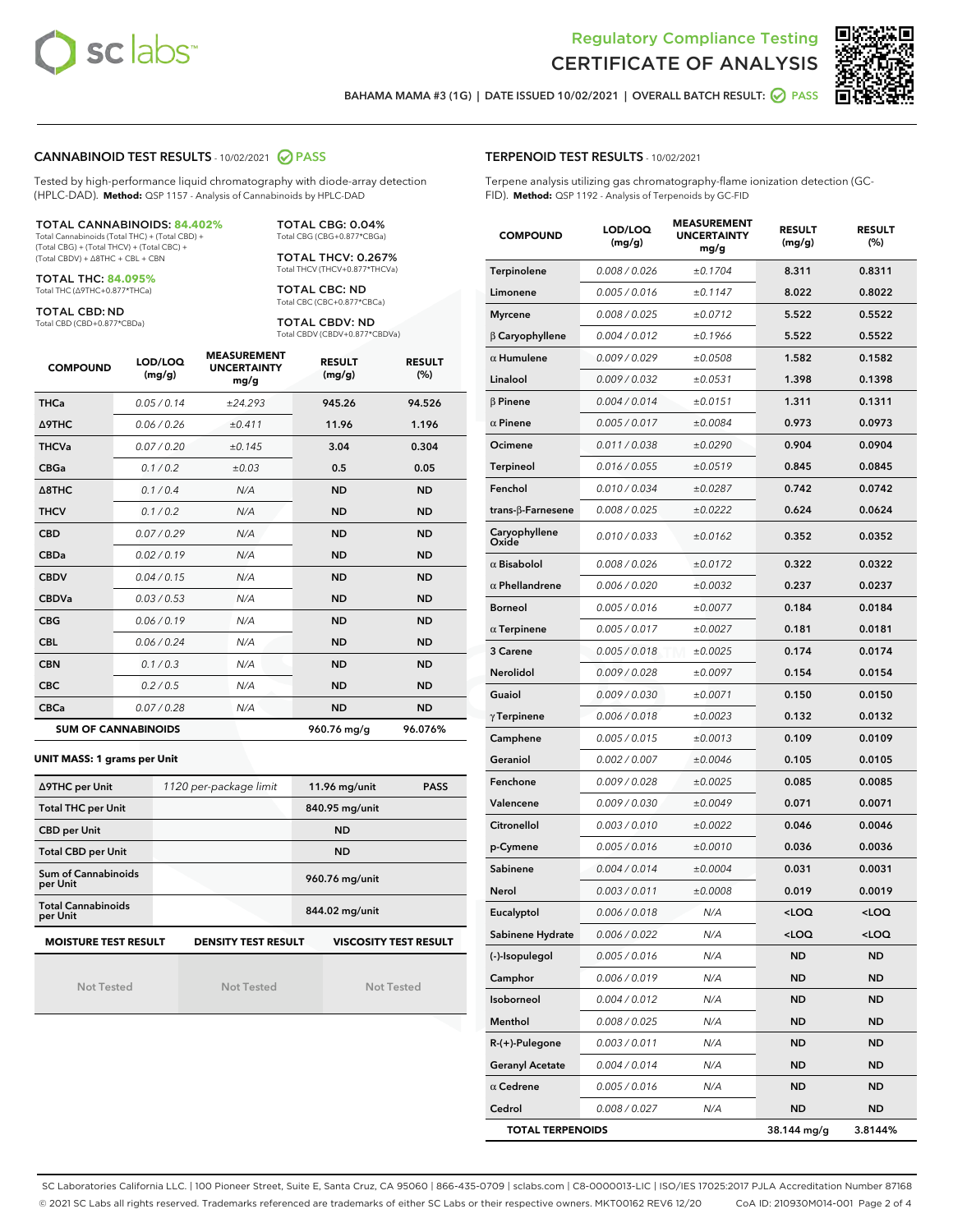



BAHAMA MAMA #3 (1G) | DATE ISSUED 10/02/2021 | OVERALL BATCH RESULT:  $\bigcirc$  PASS

# CATEGORY 1 PESTICIDE TEST RESULTS - 10/02/2021 2 PASS

Pesticide and plant growth regulator analysis utilizing high-performance liquid chromatography-mass spectrometry (HPLC-MS) or gas chromatography-mass spectrometry (GC-MS). \*GC-MS utilized where indicated. **Method:** QSP 1212 - Analysis of Pesticides and Mycotoxins by LC-MS or QSP 1213 - Analysis of Pesticides by GC-MS

| <b>COMPOUND</b>             | LOD/LOQ<br>$(\mu g/g)$ | <b>ACTION</b><br><b>LIMIT</b><br>$(\mu g/g)$ | <b>MEASUREMENT</b><br><b>UNCERTAINTY</b><br>µg/g | <b>RESULT</b><br>$(\mu g/g)$ | <b>RESULT</b> |
|-----------------------------|------------------------|----------------------------------------------|--------------------------------------------------|------------------------------|---------------|
| Aldicarb                    | 0.03 / 0.08            | $\geq$ LOD                                   | N/A                                              | <b>ND</b>                    | <b>PASS</b>   |
| Carbofuran                  | 0.02/0.05              | $\geq$ LOD                                   | N/A                                              | <b>ND</b>                    | <b>PASS</b>   |
| Chlordane*                  | 0.03 / 0.08            | $\ge$ LOD                                    | N/A                                              | <b>ND</b>                    | <b>PASS</b>   |
| Chlorfenapyr*               | 0.03/0.10              | $\ge$ LOD                                    | N/A                                              | <b>ND</b>                    | <b>PASS</b>   |
| Chlorpyrifos                | 0.02 / 0.06            | $\ge$ LOD                                    | N/A                                              | <b>ND</b>                    | <b>PASS</b>   |
| Coumaphos                   | 0.02 / 0.07            | $\ge$ LOD                                    | N/A                                              | <b>ND</b>                    | <b>PASS</b>   |
| Daminozide                  | 0.02 / 0.07            | $\ge$ LOD                                    | N/A                                              | <b>ND</b>                    | <b>PASS</b>   |
| <b>DDVP</b><br>(Dichlorvos) | 0.03/0.09              | $\ge$ LOD                                    | N/A                                              | <b>ND</b>                    | <b>PASS</b>   |
| Dimethoate                  | 0.03/0.08              | $\ge$ LOD                                    | N/A                                              | <b>ND</b>                    | <b>PASS</b>   |
| Ethoprop(hos)               | 0.03/0.10              | $\ge$ LOD                                    | N/A                                              | <b>ND</b>                    | <b>PASS</b>   |
| Etofenprox                  | 0.02 / 0.06            | $\ge$ LOD                                    | N/A                                              | <b>ND</b>                    | <b>PASS</b>   |
| Fenoxycarb                  | 0.03/0.08              | $\ge$ LOD                                    | N/A                                              | <b>ND</b>                    | <b>PASS</b>   |
| Fipronil                    | 0.03 / 0.08            | $\ge$ LOD                                    | N/A                                              | <b>ND</b>                    | <b>PASS</b>   |
| Imazalil                    | 0.02 / 0.06            | $\ge$ LOD                                    | N/A                                              | <b>ND</b>                    | <b>PASS</b>   |
| <b>Methiocarb</b>           | 0.02 / 0.07            | $\ge$ LOD                                    | N/A                                              | <b>ND</b>                    | <b>PASS</b>   |
| Methyl<br>parathion         | 0.03/0.10              | $\ge$ LOD                                    | N/A                                              | <b>ND</b>                    | <b>PASS</b>   |
| <b>Mevinphos</b>            | 0.03/0.09              | $\ge$ LOD                                    | N/A                                              | <b>ND</b>                    | <b>PASS</b>   |
| Paclobutrazol               | 0.02 / 0.05            | $\ge$ LOD                                    | N/A                                              | <b>ND</b>                    | <b>PASS</b>   |
| Propoxur                    | 0.03/0.09              | $\ge$ LOD                                    | N/A                                              | <b>ND</b>                    | <b>PASS</b>   |
| Spiroxamine                 | 0.03/0.08              | $\ge$ LOD                                    | N/A                                              | <b>ND</b>                    | <b>PASS</b>   |
| <b>Thiacloprid</b>          | 0.03/0.10              | $\ge$ LOD                                    | N/A                                              | <b>ND</b>                    | <b>PASS</b>   |
|                             |                        |                                              |                                                  |                              |               |

# CATEGORY 2 PESTICIDE TEST RESULTS - 10/02/2021 @ PASS

| <b>COMPOUND</b>          | LOD/LOO<br>$(\mu g/g)$ | <b>ACTION</b><br>LIMIT<br>$(\mu g/g)$ | <b>MEASUREMENT</b><br><b>UNCERTAINTY</b><br>$\mu$ g/g | <b>RESULT</b><br>$(\mu g/g)$ | <b>RESULT</b> |  |
|--------------------------|------------------------|---------------------------------------|-------------------------------------------------------|------------------------------|---------------|--|
| Abamectin                | 0.03/0.10              | 0.1                                   | N/A                                                   | <b>ND</b>                    | <b>PASS</b>   |  |
| Acephate                 | 0.02/0.07              | 0.1                                   | N/A                                                   | <b>ND</b>                    | <b>PASS</b>   |  |
| Acequinocyl              | 0.02/0.07              | 0.1                                   | N/A                                                   | <b>ND</b>                    | <b>PASS</b>   |  |
| Acetamiprid              | 0.02/0.05              | 0.1                                   | N/A                                                   | <b>ND</b>                    | <b>PASS</b>   |  |
| Azoxystrobin             | 0.02/0.07              | 0.1                                   | N/A                                                   | <b>ND</b>                    | <b>PASS</b>   |  |
| <b>Bifenazate</b>        | 0.01/0.04              | 0.1                                   | N/A                                                   | <b>ND</b>                    | <b>PASS</b>   |  |
| <b>Bifenthrin</b>        | 0.02/0.05              | 3                                     | N/A                                                   | <b>ND</b>                    | <b>PASS</b>   |  |
| <b>Boscalid</b>          | 0.03/0.09              | 0.1                                   | N/A                                                   | <b>ND</b>                    | <b>PASS</b>   |  |
| Captan                   | 0.19/0.57              | 0.7                                   | N/A                                                   | <b>ND</b>                    | <b>PASS</b>   |  |
| Carbaryl                 | 0.02/0.06              | 0.5                                   | N/A                                                   | <b>ND</b>                    | <b>PASS</b>   |  |
| Chlorantranilip-<br>role | 0.04/0.12              | 10                                    | N/A                                                   | <b>ND</b>                    | <b>PASS</b>   |  |
| Clofentezine             | 0.03/0.09              | 0.1                                   | N/A                                                   | <b>ND</b>                    | <b>PASS</b>   |  |

| <b>CATEGORY 2 PESTICIDE TEST RESULTS</b> - 10/02/2021 continued |
|-----------------------------------------------------------------|
|-----------------------------------------------------------------|

| <b>COMPOUND</b>               | LOD/LOQ<br>(µg/g) | <b>ACTION</b><br><b>LIMIT</b><br>$(\mu g/g)$ | <b>MEASUREMENT</b><br><b>UNCERTAINTY</b><br>µg/g | <b>RESULT</b><br>(µg/g) | <b>RESULT</b> |
|-------------------------------|-------------------|----------------------------------------------|--------------------------------------------------|-------------------------|---------------|
| Cyfluthrin                    | 0.12 / 0.38       | 2                                            | N/A                                              | <b>ND</b>               | <b>PASS</b>   |
| Cypermethrin                  | 0.11/0.32         | $\mathcal{I}$                                | N/A                                              | <b>ND</b>               | <b>PASS</b>   |
| <b>Diazinon</b>               | 0.02 / 0.05       | 0.1                                          | N/A                                              | <b>ND</b>               | <b>PASS</b>   |
| Dimethomorph                  | 0.03 / 0.09       | 2                                            | N/A                                              | <b>ND</b>               | <b>PASS</b>   |
| Etoxazole                     | 0.02 / 0.06       | 0.1                                          | N/A                                              | <b>ND</b>               | <b>PASS</b>   |
| Fenhexamid                    | 0.03 / 0.09       | 0.1                                          | N/A                                              | <b>ND</b>               | <b>PASS</b>   |
| Fenpyroximate                 | 0.02 / 0.06       | 0.1                                          | N/A                                              | <b>ND</b>               | <b>PASS</b>   |
| Flonicamid                    | 0.03/0.10         | 0.1                                          | N/A                                              | <b>ND</b>               | <b>PASS</b>   |
| Fludioxonil                   | 0.03 / 0.10       | 0.1                                          | N/A                                              | <b>ND</b>               | <b>PASS</b>   |
| Hexythiazox                   | 0.02 / 0.07       | 0.1                                          | N/A                                              | <b>ND</b>               | <b>PASS</b>   |
| Imidacloprid                  | 0.04 / 0.11       | 5                                            | N/A                                              | <b>ND</b>               | <b>PASS</b>   |
| Kresoxim-methyl               | 0.02 / 0.07       | 0.1                                          | N/A                                              | <b>ND</b>               | <b>PASS</b>   |
| Malathion                     | 0.03 / 0.09       | 0.5                                          | N/A                                              | <b>ND</b>               | <b>PASS</b>   |
| Metalaxyl                     | 0.02 / 0.07       | $\overline{c}$                               | N/A                                              | ND                      | <b>PASS</b>   |
| Methomyl                      | 0.03 / 0.10       | $\mathcal{I}$                                | N/A                                              | <b>ND</b>               | <b>PASS</b>   |
| Myclobutanil                  | 0.03 / 0.09       | 0.1                                          | N/A                                              | <b>ND</b>               | <b>PASS</b>   |
| Naled                         | 0.02 / 0.07       | 0.1                                          | N/A                                              | ND                      | <b>PASS</b>   |
| Oxamyl                        | 0.04 / 0.11       | 0.5                                          | N/A                                              | <b>ND</b>               | <b>PASS</b>   |
| Pentachloronitro-<br>benzene* | 0.03/0.09         | 0.1                                          | N/A                                              | <b>ND</b>               | <b>PASS</b>   |
| Permethrin                    | 0.04 / 0.12       | 0.5                                          | N/A                                              | ND                      | <b>PASS</b>   |
| Phosmet                       | 0.03 / 0.10       | 0.1                                          | N/A                                              | <b>ND</b>               | <b>PASS</b>   |
| Piperonylbu-<br>toxide        | 0.02 / 0.07       | 3                                            | N/A                                              | <b>ND</b>               | <b>PASS</b>   |
| Prallethrin                   | 0.03 / 0.08       | 0.1                                          | N/A                                              | <b>ND</b>               | <b>PASS</b>   |
| Propiconazole                 | 0.02 / 0.07       | 0.1                                          | N/A                                              | ND                      | <b>PASS</b>   |
| Pyrethrins                    | 0.04 / 0.12       | 0.5                                          | N/A                                              | <b>ND</b>               | <b>PASS</b>   |
| Pyridaben                     | 0.02 / 0.07       | 0.1                                          | N/A                                              | ND                      | <b>PASS</b>   |
| Spinetoram                    | 0.02 / 0.07       | 0.1                                          | N/A                                              | ND                      | <b>PASS</b>   |
| Spinosad                      | 0.02 / 0.07       | 0.1                                          | N/A                                              | ND                      | <b>PASS</b>   |
| Spiromesifen                  | 0.02 / 0.05       | 0.1                                          | N/A                                              | ND                      | <b>PASS</b>   |
| Spirotetramat                 | 0.02 / 0.06       | 0.1                                          | N/A                                              | ND                      | <b>PASS</b>   |
| Tebuconazole                  | 0.02 / 0.07       | 0.1                                          | N/A                                              | <b>ND</b>               | <b>PASS</b>   |
| Thiamethoxam                  | 0.03 / 0.10       | 5                                            | N/A                                              | ND                      | <b>PASS</b>   |
| Trifloxystrobin               | 0.03 / 0.08       | 0.1                                          | N/A                                              | ND                      | <b>PASS</b>   |

SC Laboratories California LLC. | 100 Pioneer Street, Suite E, Santa Cruz, CA 95060 | 866-435-0709 | sclabs.com | C8-0000013-LIC | ISO/IES 17025:2017 PJLA Accreditation Number 87168 © 2021 SC Labs all rights reserved. Trademarks referenced are trademarks of either SC Labs or their respective owners. MKT00162 REV6 12/20 CoA ID: 210930M014-001 Page 3 of 4